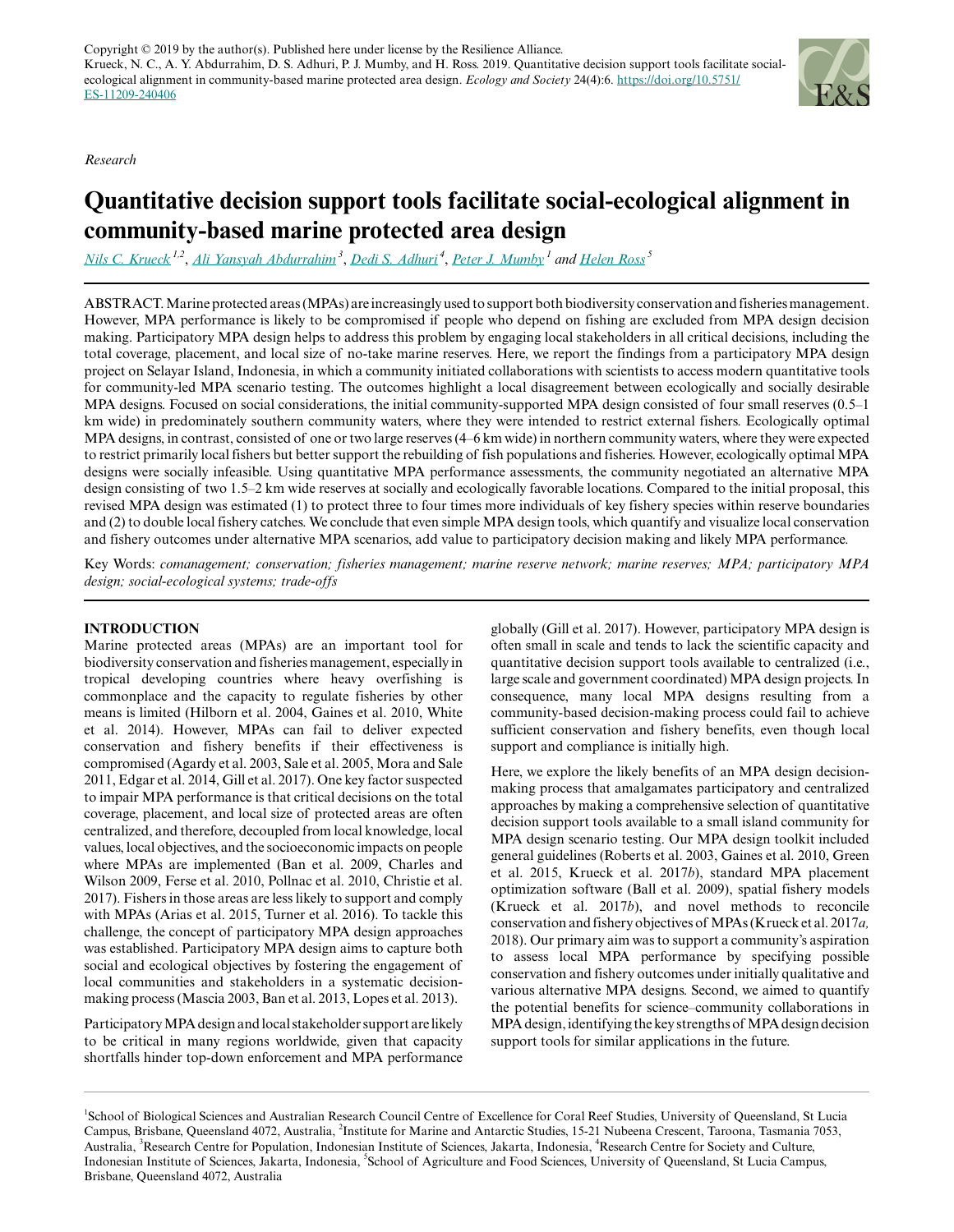#### **METHODS**

The study was conducted in Bungaiya, Indonesia, which is a small community with approximately 1700 residents (~500 households) who are distributed over six settlements across the northern end of Selayar Island, South Sulawesi (Fig. 1). Most of Selayar's population lives on the coast and depends on coral reefs and nearshore fisheries for food and income. In Bungaiya, all households rely on fishing as their main occupation  $(\sim 150)$ , second occupation, or to supplement family food supply. Community fisheries are small scale, with the fishing fleet dominated by small boats without engines or with small outboard motors. Dominant fishing gear includes hook and line, raft lift nets, gillnets, and fish traps. According to local informants, the annual rate of fish consumption has risen with an increasing population. Some of Selayar's coral reefs, including those in Bungaiya, have deteriorated because of destructive fishing methods, including blast (bomb) and cyanide fishing, whereas others are in good condition.

**Fig. 1.** Maps of the study area, field survey sites, and field survey outcomes. (A) Sulawesi, Indonesia, highlighting Selayar Island in the dashed box. (B) Selayar Island and surrounding coral reefs, highlighting the study area in western Bungaiya in the dashed box. (C) Coral reef habitat in western Bungaiya. Subplots in the lower panel show observed fishery species richness (D), fishery species abundance (E), live coral cover (F), and reef habitat complexity  $(G)$ . Green cells = proposed reserve locations. Black symbols = field survey sites. Circle sizes scale to magnitude, with numbers highlighting minima and maxima next to respective sites.



Bungaiya is particularly active among the communities of Selayar in promoting traditional culture and traditional fishing methods, which they believe to be the most sustainable and fairest use of coastal resources. Bungaiya has a rich tradition around fishing practices, including customary rules for 11 different types of fishing gear, some of which are documented in ancient Makassan and Dutch documents. Prior to our study, the community had established one small no-take marine reserve, intending to prohibit all fishing within its boundaries, which was encouraged by the Coral Reef Rehabilitation and Management Program (COREMAP) program of the Coral Triangle Initiative (CTI). This small reserve was formally declared under village regulations but was not rigorously enforced once local support through the COREMAP project ended. The community aimed to improve this situation by initiating a rigorous surveillance and enforcement program for a total of four no-take reserves, comprising the one already established and three additional ones. The configuration (location, number, and size) of no-take reserves in community waters is what we aimed to help optimize through systematic MPA design decision making. One of the main incentives of the community for expanding from a single reserve to a reserve network (hereafter referred to as MPA) was to strengthen its position in combatting destructive fishing practices by outside fishers. The community also perceived that additional no-take reserves would benefit local fish abundance, although this assumption had never been tested. The community's goals in entering the science–community participatory MPA design approach reported here were: (1) to analyze whether their intended MPA design could be improved, and (2) to make use of scientific assessments to leverage stronger support from government for their marine management plans.

The collaboration reported here was part of a year-long participatory diagnosis to support multiple communities in Selayar, including Bungaiya, in working with government toward effective marine and coastal management (Ross et al. 2018). The collaboration was funded and implemented in the larger context of the five-year research and development program "Capturing Coral Reefs and Related Ecosystem Services" (CCRES; [https://](https://ccres.net/) [ccres.net/\)](https://ccres.net/). Overall, the team of authors conducted six dedicated field visits in Bungaiya, each involving two to three community meetings and discussions. Additionally, we conducted an initial scoping visit over 7 days and an additional 25 days of community meetings and participant observation (conducted by three of the Indonesian team members) before and after the MPA design project. The MPA design project involved three community workshops and three days of joint marine fieldwork activities with the community conducted over a period of approximately two weeks. Each of the three workshops was attended by approximately 50 community members and used open discussions for formal data collection. Approximately one-half of the attendees at each workshop practiced fishing as their primary occupation, but all attendees were active fishers. Among the attendees of all three workshops were the elected leaders of each settlement (subvillages), which jointly form a community governance system, with the power (under Indonesia's national governance system) to make regulations that can be ratified by the district and provincial governments to attain the force of law. This body of settlement leaders elects one of their own as Chair, who acts as the "Head of the Village Legislature". Further, the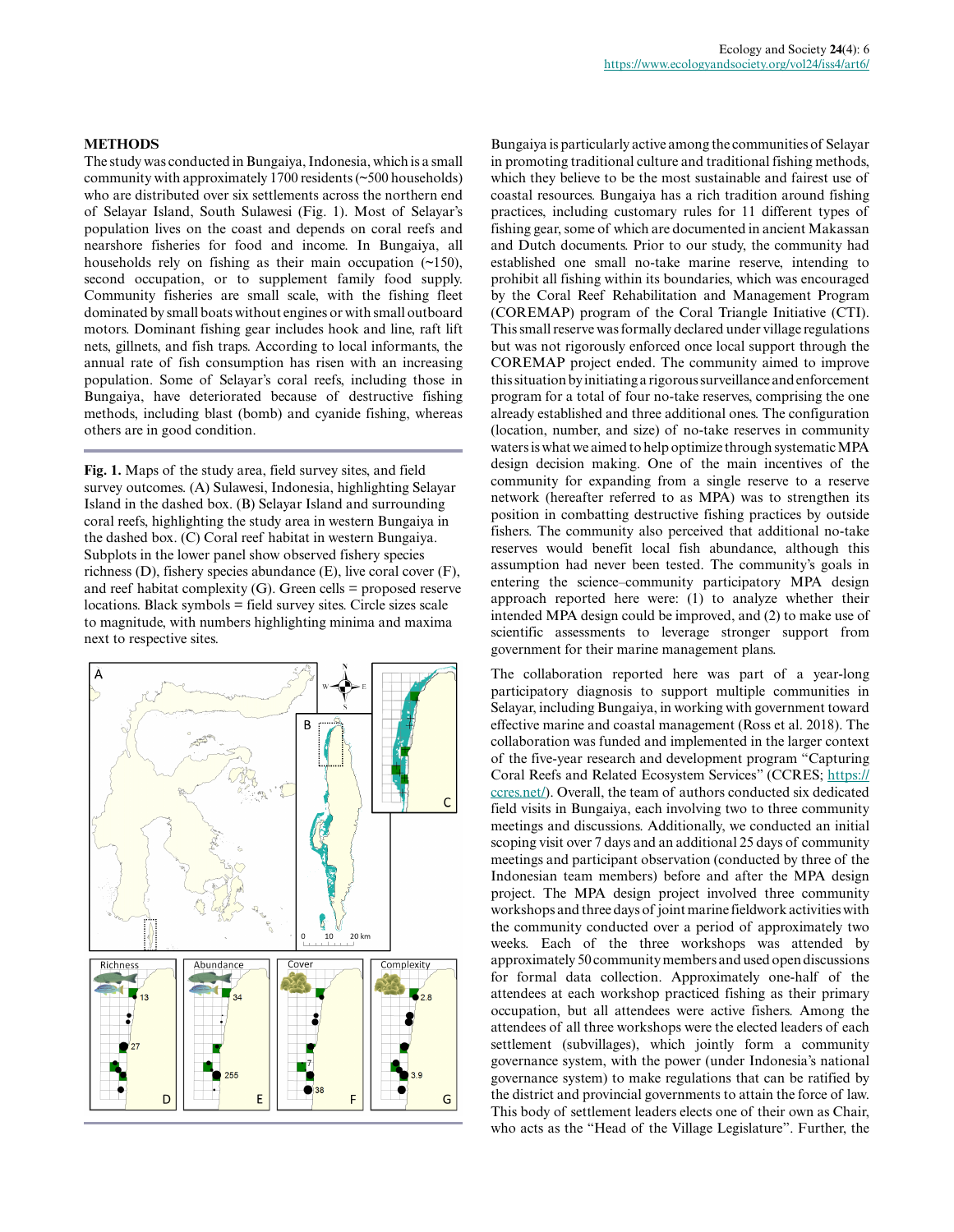entire village elects a Head of Village, who was informed about and supportive of all MPA design workshops and associated outcomes, but did not personally attend. The Bungaiya community is empowered to form, and does form, committees as required. One of these committees is the "Coastal Protection Committee", whose Chair and members were very prominent during workshop discussions and the associated decision making process reported here.

To prepare for the MPA design project in Bungaiya, we generated maps of the coastline and local coral reef habitat. We then overlaid the full extent of coral reef habitat with a  $1 \times 1$  km planning grid for quantitative MPA design optimization, a resolution previously agreed upon and used for all field survey and spatial planning projects under the CCRES program. We highlighted all grid cells covering the four community-proposed reserve locations. Following initial preparations of the modeling environment, the community convened a planning workshop, during which we discussed state-of-the-art MPA design approaches as part of an interactive presentation. The discussion was focused on quantitative decision support tools and how such tools can be used to support effective biodiversity conservation and fisheries management decisions. We asked the community which management objectives they expected to achieve by enforcing reserves. The unanimous answer was that reserves are intended to benefit both biodiversity conservation and fisheries productivity, considering that both species and catches were assumed to be threatened. Using our grid, we then invited the community to map local fishing grounds, explain their fishing activities, list primary target species, specify how primary target species are caught, and specify how overfished each species is likely to be. Fishing grounds were recorded by assigning a simple score between values of 1 for low fishing intensity and 3 for high fishing intensity to each cell in the planning grid. The same simple score was also used to assign overfishing intensities to their most important fishery target species, with minimum values of 1 indicating low overfishing intensity and maximum values of 3 indicating heavy overfishing. All estimates of overfishing intensity were nonspatial, representing the assumed status of each target species across the planning region. Finally, we asked community members to flag any cells in the planning grid where ecosystems are known to be threatened or habitats are known to be damaged, for example, by bomb and cyanide fishing, pollution, coral bleaching, or cyclones, all of which could fundamentally undermine MPA performance. However, the community was uncertain about the location, scale, and severity of local threats, so we could not consider them in planning.

Our initial workshop clarified that the Bungaiya community was concerned primarily with MPA designation in community waters on the western side of Selayar Island, between latitudes 5.90° and 5.77° S. The longer, western coastline comprises most community settlements and harbors the most important fishing grounds, which are fished intensively over an extended period of 6–9 mo/ yr over the East monsoon season. In contrast, the eastern side of the island is less populated and can be fished only 4–5 mo/yr during the West monsoon season. We therefore narrowed down our planning region exclusively to western community waters, which contained all four existing or intended reserve locations of primary interest to the community. Two of these four reserves were located in southwestern waters (R-South1 and R-South2)

because of the assumptions that: (1) they can help maintain the currently healthy fish populations, (2) they protect a potential fish spawning aggregation, and (3) they reduce overall fishing pressure and undesirable fishing methods (specifically night spearfishing) by external fishers (up to 40 fishers/day), who are not associated with the Bungaiya community and are assumed to enter primarily from neighboring villages in the south. One area in central community waters (R-Central) represented the reserve that had already been established in consultation with COREMAP staff. The main reason for selecting this central reserve location was its proximity to the settlement that was most closely engaged in CTI marine conservation initiatives, which was expected to facilitate surveillance and enforcement. Another reason for choosing the central reserve location was that fish were assumed to be abundant. The same reason was also given by the community for selecting the intended reserve location in northwestern community waters (R-North), i.e., fish abundance was assumed to be high.

Fishery species of primary interest to the Bungaiya community were identified as: (1) groupers (Serranidae), (2) snappers (Lutjanidae), and (3) emperors (Lethrinidae). The level of overfishing intensity was assumed to be high for groupers and snappers and low to medium for emperors. To estimate the distribution and biomass depletion of these and other fished species in community waters, we concluded the initial meeting by establishing a field survey team consisting of community members as well as local and external researchers. The field team conducted rapid ecological surveys at eight sites in and around each of the four reserve locations (Fig. 1C). Field surveys were aimed at assessing fish assemblages and spatial variation in habitat quality. At each site, surveys were implemented via scuba diving using three 50-m belt transects laid out approximately 10 m apart along the reef at 8–12 m depth. Habitat quality was assessed by estimating live coral cover and habitat complexity within approximately  $5 \times 5$  m squares every 10 m along each transect, resulting in a total of five squares starting at 0, 10, 20, 30, and 40 m. Live coral cover was estimated as a percentage of the total area. Habitat complexity was assigned using a simple score ranging between 1 for featureless and 5 for highly complex (Polunin and Roberts 1993, Wilson et al. 2007). The abundance of locally fished species was recorded across a 2.5-m extent on each side of the belt transect, covering a total area of 250 m² (*N* = 3) at each survey site. Sizes of individual fish were estimated visually to the nearest centimeter.

To narrow down depletion levels of the major families of locally important food fishes and estimate the status of associated fisheries, we used two different approaches. The first approach was based on a simulation of likely length frequency distributions in community waters compared to a hypothetical unfished system. The second approach was based on field estimates of fish biomass in community waters compared to protected locations further south on Selayar Island and to low and high fish density sites on largely unfished reefs in Raja Ampat, Indonesia. For lengthfrequency based estimates of depletion, we started by calculating maximum lengths of all species of groupers and snappers observed in the field. We then extracted theoretically expected maximum lengths of all of these species published in FishBase (Froese and Pauly 2019). Maximum expected lengths were then used as benchmarks for creating length frequency distributions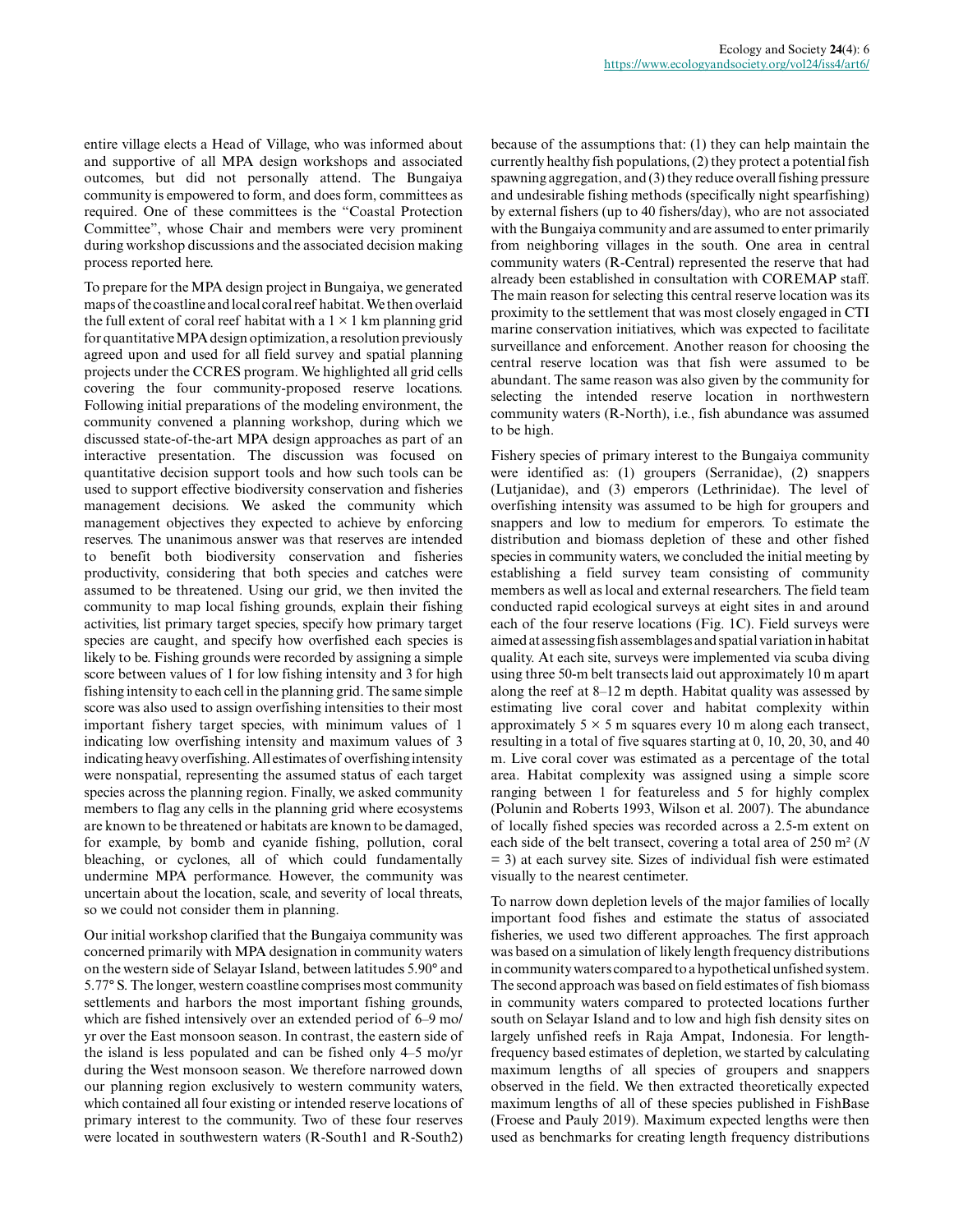of hypothetical unfished populations. To create these distributions, we sampled 1000 individual lengths per species from the negative binomial distribution, achieving good fits to prespecified maximum unfished lengths when setting the mean unfished length to one-third of the maximum unfished length. The standard deviation was fixed to one-half the mean unfished length. We then simulated population depletions by killing off individuals of fixed minimum fishable length > 5 cm (estimated based on community discussions). The probability of fishing mortality of individuals was assigned relative to their lengths, with the biggest individuals most likely to be caught, and mortality events were continued until maximum lengths in hypothetical populations matched those of fished populations observed in the field. Using species-specific length-weight coefficients (Froese and Pauly 2019), we then estimated population biomass in the hypothetical unfished system vs. the current fished system. Our results indicated family-level depletions in biomass of 94% for groupers and 99% for snappers (Appendix 1). Estimates of population depletions based on fieldbased measurements of fish biomass alone were similar. Compared to the fish biomass in effective no-take reserves in Raja Ampat (World Wildlife Fund, *unpublished data*), groupers and snappers in Bungaiya community waters were likely to be depleted by 92–98% and  $>$  98%, respectively (Appendix 1).

Analyzing the combined information available from the community meeting and field surveys, we then convened another meeting with the community to develop scenarios for the application of decision support tools. We aimed to help answer three key MPA design questions: (1) How much coral reef habitat should be protected? (2) Where should reserves best be placed? And (3) How large should local reserves be?

#### **How much to protect?**

The first question aimed to help the community identify a percentage of all coral reef habitat in their community waters to be closed to fishing. In agreement with stated MPA design objectives, we aimed for this target to contribute to species protection while at the same time ensuring that the productivity of local fisheries improves. A generic no-take reserve target for this purpose under limited information on the status of local fisheries is to cover 20–30% of all fished habitat (Krueck et al. 2017*b*). However, fishery simulations were used to fine-tune this generic guideline according to local conditions using spatial fisheries modeling software (based on methods detailed by Krueck et al 2017*b*). Briefly, fishery simulations were based on a biomass production model, which captured annual dynamics in fish biomass and catch according to natural adult mortality, growth, adult movements, larval dispersal, recruitment, and fishing mortality in each cell of the  $1 \times 1$  km spatial planning grid. As requested by the Bungaiya community, simulations were aimed at representing the local coral trout (*Plectropomus leopardus*) fishery. To parameterize the fishery model, empirical estimates of natural annual mortality and growth of *P. leopardus* were sourced from FishBase (Froese and Pauly 2019). Field measurements of the scales of adult movements (Green et al. 2015) and dispersal of fish larvae (Williamson et al. 2016) were used to calculate exchange through fish movements among all cells in the planning region. Recruitment was calculated according to the Beverton-Holt function by assuming post-settlement density dependence typical of most fishery species (Myers et al. 1999; see Appendix

2 for a summary of key parameter values). The amount of coral reef habitat in each cell was quantified based on high-resolution Landsat imagery (Roelfsema et al. 2013), with coral trout population biomass per cell distributed in proportion to coral reef habitat area, implicitly assuming that habitat quality is spatially uniform. Fishing effort in different cells represented communityspecified scores of fishing intensities between values of 1 (low) and 3 (high). Following reserve enforcement in any given simulation, total fishing pressure was concentrated (i.e., all fishers kept fishing) while maintaining the initial distribution of relative fishing pressure as specified during the initial community meeting. Fishing pressure was parameterized according to simulation- and field-based estimates of fish biomass depletion (Appendices 1 and 2), which were very closely aligned with community-estimated levels of high overfishing intensity (3 out of 3). All modeling procedures and assumptions were otherwise as specified under "spatially-explicit scenarios" in Krueck et al (2017*b*).

In the first set of scenarios, we used coral trout fishery simulations to quantify the effect of the initial community-proposed MPA on long-term fish population biomass and catch. We then contrasted associated findings to a scenario that optimized the configuration of reserves for fishery rebuilding (maximum catch). Lastly, we quantified the effects of alternative MPA design proposals considered by the community. In all presented scenarios, we incorporated the effect of directional transport of fish larvae by predominately southward-flowing ocean currents, as observed in the field and confirmed by the community. For this transport, we made conservative estimates of local ocean current flow (1 km/ day), mean pelagic larval duration (20 days), and the associated southward displacement of dispersal probabilities (approximately 20 km).

## **Where to protect?**

Fishery simulations provided first information on the effects of reserve placement decisions under directional (southward) transport of fish larvae. However, fishery simulations did not capture all social considerations about reserve placement, nor did they incorporate field survey results. Standard protected area placement optimization software such as Marxan and Zonation (Ball et al. 2009, Lehtomäki and Moilanen 2013) could have helped run additional spatial prioritization scenarios for this purpose but was challenged by the nature and availability of data. That is, social considerations were categorical in nature and difficult to map for spatial prioritization, and field survey data were patchy and could not be interpolated meaningfully across the planning area. In consequence, we developed a simple scoring system based upon which all four supported reserve locations were ranked according to three social and ecological criteria of primary interest to the Bungaiya community. Scores were based on a Likert scale with values of −2 (highly undesirable), −1 (undesirable), 0 (uncertain), 1 (desirable), and 2 (highly desirable). The three social considerations were: feasibility, which represented the proximity of locations to settlements where community members could easily observe and enforce compliance; acceptance, which represented local knowledge and support of each reserve; and impacts on fishers, which represented the value of local fishing grounds at reserve locations to both community members (high value/strong impact undesirable) and external fishers (high value/strong impact desirable). The three ecological considerations were: fishery benefits, which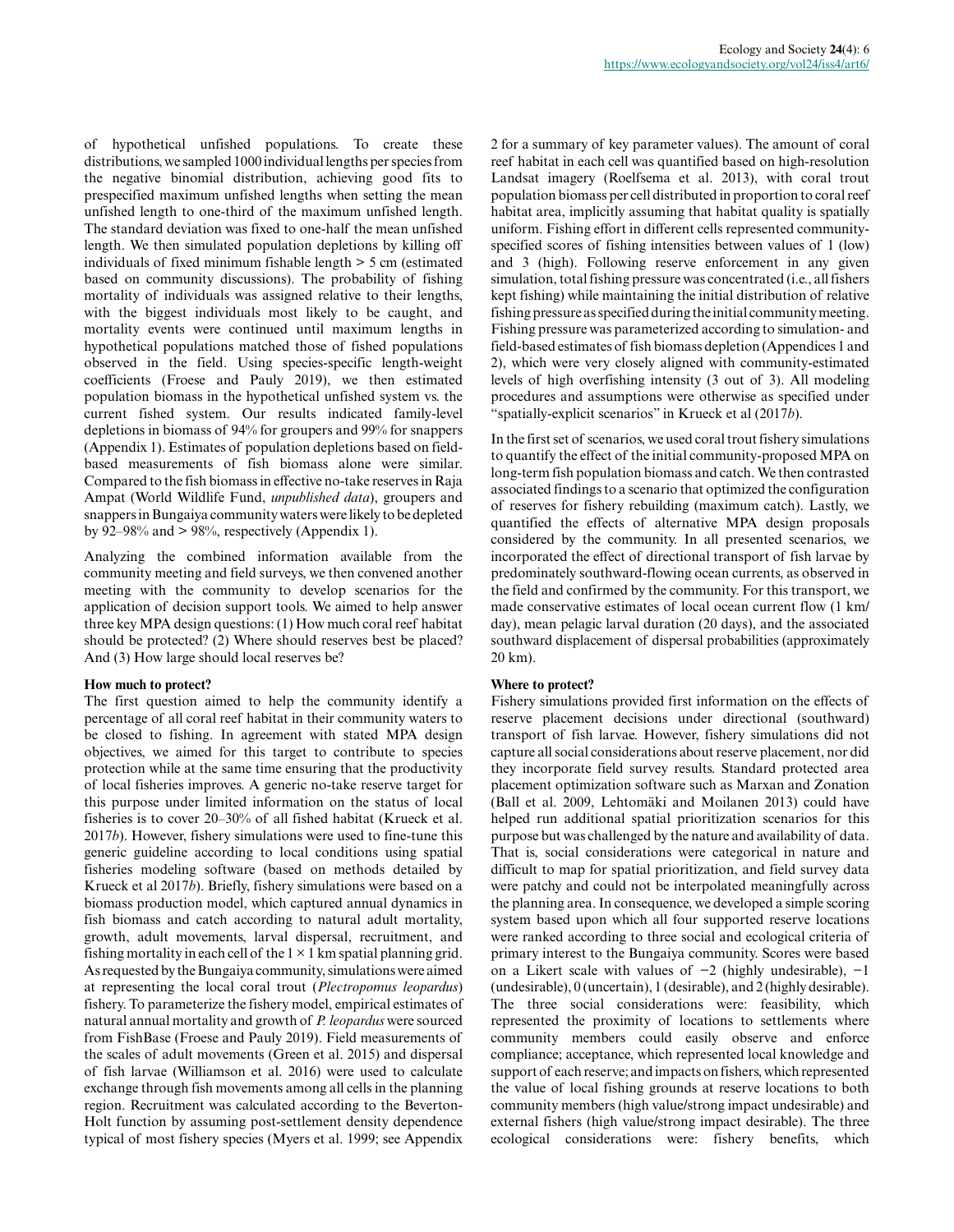| Location (north to<br>south) | Species richness<br>(species/ $100 \text{ m}^2$ ) | Abundance<br>(individuals/100)<br>m <sup>2</sup> | Length $(cm)$ | Live coral $(\% )$ | Complexity (scale<br>of $1-5$ ) |
|------------------------------|---------------------------------------------------|--------------------------------------------------|---------------|--------------------|---------------------------------|
| R-North                      |                                                   |                                                  | 14            | 22                 |                                 |
| South of R-North             |                                                   |                                                  | 15            | 22                 |                                 |
| North of R-Central           |                                                   |                                                  | 12            | 29                 |                                 |
| R-Central                    |                                                   | 15                                               | 12            | 29                 |                                 |
| R-South-offshore             |                                                   | 18                                               | 14            |                    |                                 |
| R-South                      |                                                   | 12                                               | 14            |                    |                                 |
| South of R-Central.          |                                                   | 34                                               |               | 34                 |                                 |
| South of R-South             |                                                   |                                                  | 13            | 38                 |                                 |

**Table 1.** Outcomes from field surveys covering eight sites in and around community-proposed reserve (R) locations. Results are means of richness, abundance, and length of fished species, as well as cover and complexity of coral reefs.

represented the likelihood of adult spillover and larval dispersal from reserves to surrounding fishing grounds; species richness, which was quantified according to the presence of local fishery species; and habitat quality, which was quantified according to measured coral cover and habitat complexity.

## **How large should local protected areas be?**

Fishery simulations also provided some information on the desirable sizes of local reserves. However, the modeling resolution of 1 km was too coarse to capture the smaller scale of adult movements of local fishery species for accurate predictions of reserve size effectiveness. For this reason, we used no-take reserve size optimization software, which quantifies reserve effectiveness for species protection (and spillover to fishing grounds) according to data on species home range, density, or maximum length (Krueck et al. 2018). The software and associated user manual are available for free download at [https://ccres.net/index.php?/](https://ccres.net/index.php?/resources/ccres-tool/mpa-size-optimization-tool) [resources/ccres-tool/mpa-size-optimization-tool](https://ccres.net/index.php?/resources/ccres-tool/mpa-size-optimization-tool). We used the software to calculate no-take reserve sizes required to achieve the protection of at least 50% of unfished fish densities, ensuring a notable conservation benefit while mitigating any short-term catch declines and allowing for long-term fishery benefits through adult spillover from reserves to fishing grounds. Reserve size protection assessments were completed for all observed members of key fishery families (species of groupers and snappers). In addition, we illustrated reserve size effects on the protection of eight key fishery species of grouper, which we did not observe in community waters, but for which we had robust empirical data on home ranges, densities, and schooling behavior (Krueck et al. 2018). The community used these predictions of ecological effectiveness and perceived social impact on fishers to reconsider current and intended reserve sizes of approximately 0.5–1 km along the reef.

## **RESULTS**

## **Field surveys**

Field surveys confirmed that fished groupers and snappers were present throughout western community waters and that members of both families are likely to be heavily overfished (Appendix 1). Emperors, as the third most important family of fishery species, were not encountered during any survey (see Appendix 3 for a list of all 46 observed fishery species, including their abundance and mean length).

Spatial variation in habitat quality and fish assemblages did not appear to be pronounced, but our surveys highlighted several notable differences. Mean cover of live coral on inshore reefs (within 1 km of the shore), for example, was estimated to increase from approximately 22% in northern community waters to approximately 38% close to community boundaries in the south. Mean coral cover on more distant reefs ( $> 1$  km offshore) was strikingly lower (~7%; Table 1). In contrast, coral reefs in all areas showed comparably complex structures, revealing complexity scores between means of 2.8 and 3.9 throughout the planning area, but lacking obvious latitudinal trends (Appendix 4). Habitat complexity showed a generally positive correlation with both fished species richness and abundance and a clear negative correlation with mean fished species size. No such trends appeared to be evident for live coral cover.

Maximum richness of fishery species (4 species/100 m²) was observed at the primary reserve candidate site in central community waters. Maximum abundance of fishery species (34 individuals/100 m²) was observed at an inshore survey site south of the central reserve candidate location. At that survey site, the mean size of fished species was lowest (9 cm), whereas the mean habitat complexity was highest (score of 3.9). The lowest overall fished species richness (2 species/100 m²) and abundance (5 individuals/100 m²) was observed at the reserve candidate site in northern community waters (Table 1, Fig. 1).

#### **How much to protect?**

The initial community-proposed network of reserves covered 11.7% of local coral reef habitat. Spatial fisheries modeling showed that this initial MPA design could help rebuild coral trout population biomass from 5% back to 9% of unfished levels (mean  $= 7\% \pm 4\%$ ). Coral trout catch was estimated to recover from  $\sim$ 40% back to 63% of the maximum sustainable level (mean =  $52\% \pm 28\%$ ; Figs. 2A–C and 3). In contrast, the MPA design optimized for fishery rebuilding covered a much larger area of connected cells in reserves, usually consisting of a single large reserve in northern community waters, which contained up to 50% of coral reef habitat. A single large reserve in northern community waters was predicted to rebuild coral trout populations back to 47% of their unfished biomass (mean =  $48\% \pm 3\%$ ) and increase catch to 103% of the estimated maximum in an openly fished system (mean =  $110\% \pm 25\%$ ; Figs. 2D–F and 3). Thus, ambitious no-take reserve coverage targets for species conservation did not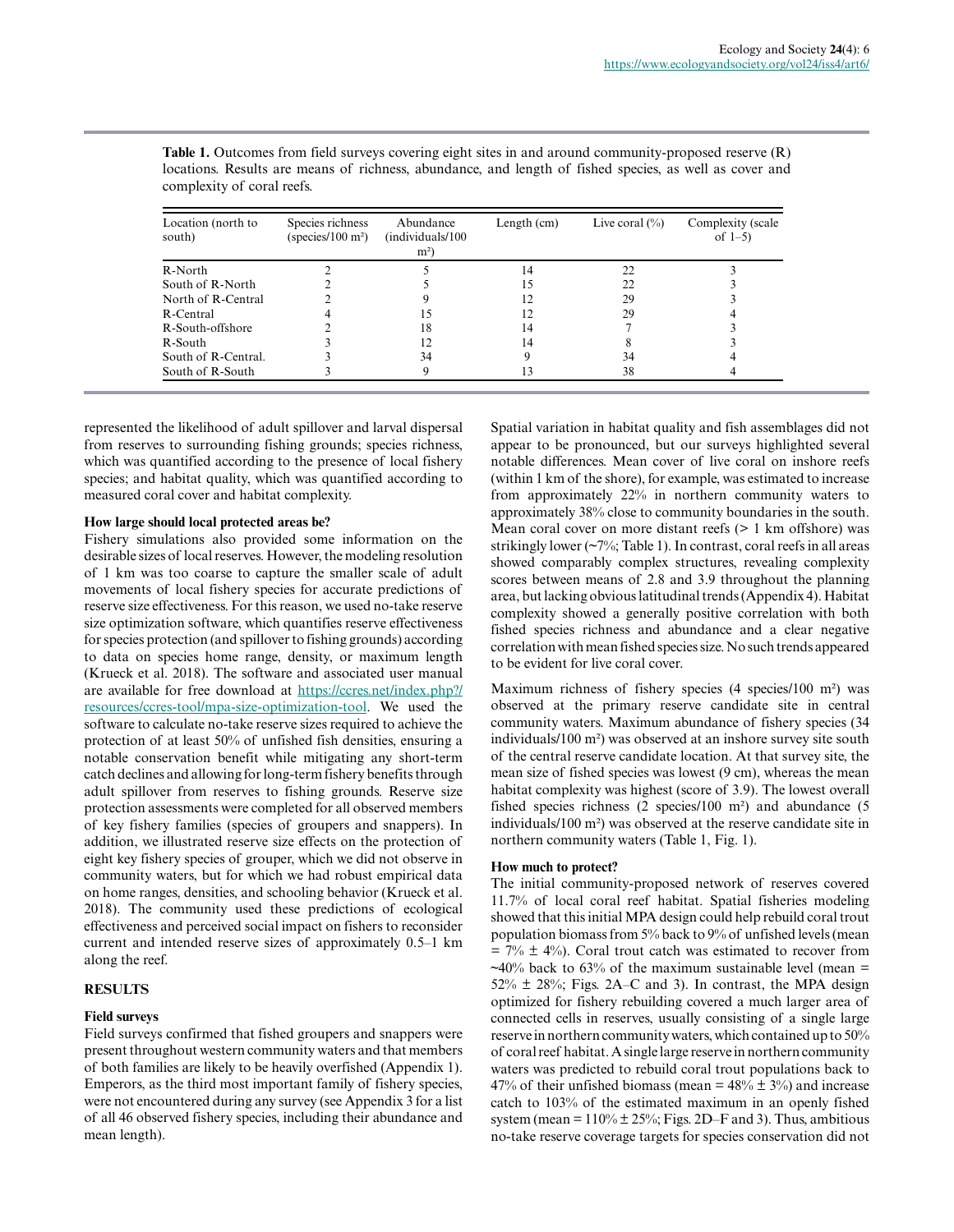**Fig. 2.** Coral trout fish population biomass and catch predicted for alternative marine protected area (MPA) designs. (A–C) Initial community-proposed MPA design. (D–F) Theoretically optimal MPA design. (G–I) Community-revised MPA design. Leftmost panels (A, D, G) show temporal trends following MPA enforcement, with solid lines representing best estimes and dashed lines and shaded areas representing means and associated standard deviations across simulated parameter ranges. Center panels (B, E, H) highlight the placement of individual no-take reserves. Rightmost panels (C, F, I) show the distribution of projected catch relative to catch before MPA enforcement, with values > 1 highlighted in warm colours, indicating local fishery benefits. Abbreviations:  $B_0$ , unfished biomass; cMSY, community maximum sustainable yield.



appear to diminish long-term fisheries productivity, providing for the flexibility to achieve strict coral reef protection targets of up to 50%, but at the cost of higher initial catch declines.

#### **Where to protect?**

Using a simple Likert scale to capture key social and ecological considerations for reserve placement, the existing central reserve location was found to score highest (Table 2). From a social perspective, this location was highly feasible because it was within eyesight of a settlement committed to strict surveillance and enforcement (see a list of all social and ecological objectives in Table 3). Additionally, it was the only established reserve location that was known by the local fishing community, including fishers from neighboring villages, even though its enforcement has been **Fig. 3.** Coral trout fish population biomass (A) and fishery catch (B) predicted for alternative marine protected area (MPA) designs. Within panels, bars represent the initial communityproposed (Proposed), theoretically optimal (Optimal), and community-revised (Revised) MPA designs (see also Fig. 2).



**Table 2.** Scores for social and ecological considerations at all community-proposed reserve locations. The order of reserves is based on total scores across all considerations. Abbreviations: R  $=$  reserve,  $C =$  central,  $N =$  north,  $S =$  south.

|             | System aspect Consideration | R-C | R-N | R-S2 | R-S1 |
|-------------|-----------------------------|-----|-----|------|------|
| Social      | Feasibility                 |     |     |      | -1   |
|             | Acceptance                  |     |     |      |      |
|             | Fisher impacts              |     |     | 0    |      |
| Ecological  | Fishery benefits            |     |     | 0    |      |
|             | Species richness            |     |     |      |      |
|             | Habitat quality             |     |     | -    | -1   |
| Total score |                             |     |     |      |      |

dormant since support from COREMAP stopped. Ecologically, the central reserve was characterized by the highest observed richness of fishery species and by high-quality habitat (Table 1, Fig. 1). The second highest score was evident for the intended reserve location in northern community waters, primarily because this location was expected to be of highest potential fishery value. That is, fish population recovery at this location was most likely to result in the export of fish larvae to important fishing grounds, given that ocean current flow in western community waters was predominately southward. Both southern reserve locations, in contrast to northern and central areas, were more likely to export fish larvae and associated fishery benefits to neighboring communities. However, the main incentive for Bungaiya community members to enforce southern reserves was social and not ecological because spatial closures in the south were assumed to help restrict fishing activities by neighboring community members. Specifically, Bungaiya people aimed to control negative effects of nighttime spearfishing in the south, even though large parts of the area close to both southern reserve sites were undesirable in terms of feasibility and likely ecological effectiveness.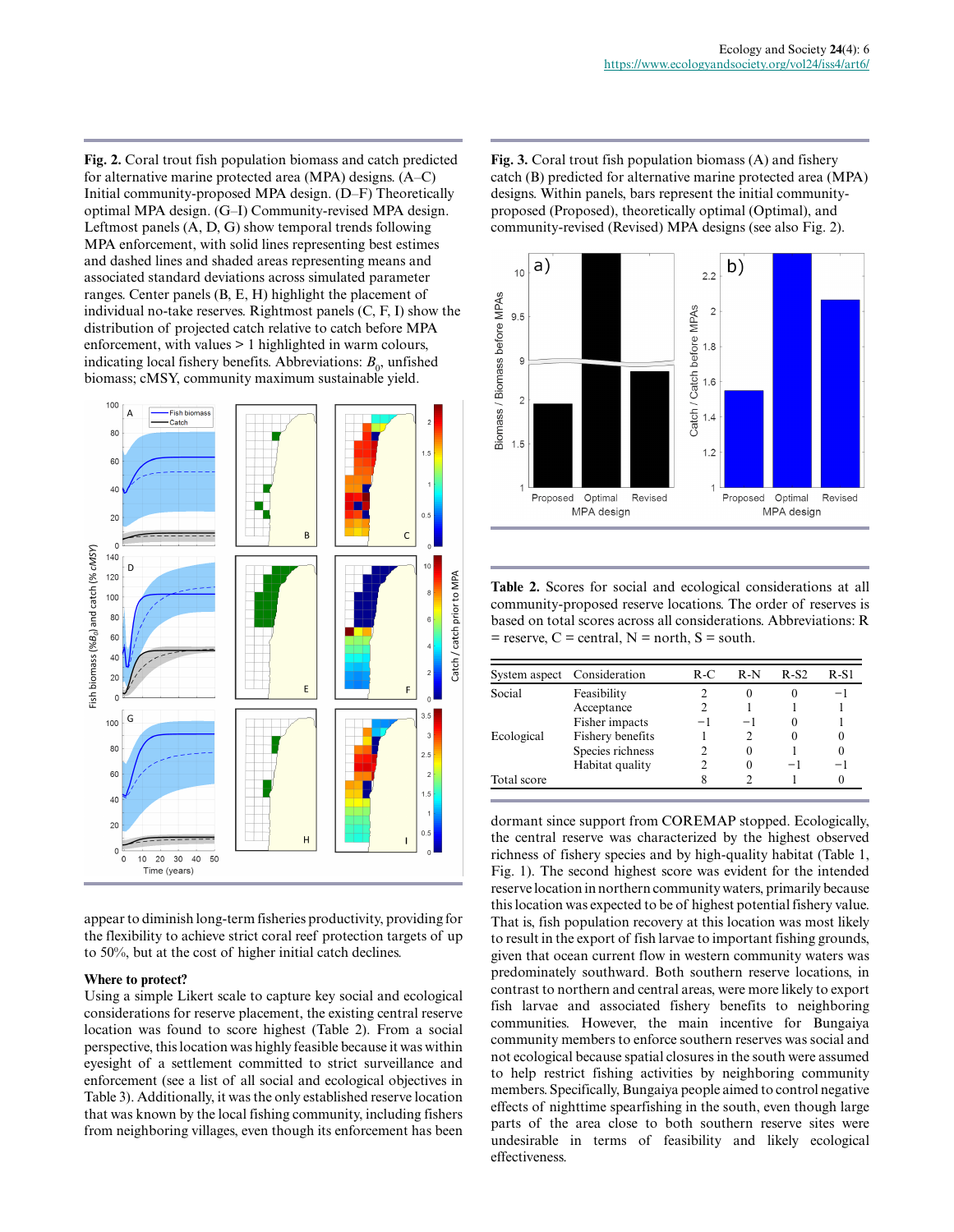**Table 3.** Ecological and social objectives for community-based marine protected area (MPA) design in Bungaiya, Indonesia.

| MPA design<br>question                          | Ecological objective<br>(quantitative assessment)                                                                                                                                                                                                                                                                                                          | Social objective<br>(qualitative assessment)                                                                                                                                                                                                                                                                                                                                                                                                                                                                                                                                                                                                                               |  |  |
|-------------------------------------------------|------------------------------------------------------------------------------------------------------------------------------------------------------------------------------------------------------------------------------------------------------------------------------------------------------------------------------------------------------------|----------------------------------------------------------------------------------------------------------------------------------------------------------------------------------------------------------------------------------------------------------------------------------------------------------------------------------------------------------------------------------------------------------------------------------------------------------------------------------------------------------------------------------------------------------------------------------------------------------------------------------------------------------------------------|--|--|
| How much to<br>protect?<br>Where to<br>protect? | Ensure biodiversity protection and fisheries rebuilding while<br>avoiding declines in the productivity of fishery target species<br>Fisheries: Prioritize upstream locations in northern community<br>waters, where reserves can help rebuild populations that seed<br>fishing grounds through the southward dispersal of fish larvae<br>by ocean currents | Ensure access to most highly fished areas, potentially increasing<br>number and size of reserves once fishery benefits materialize<br>Enforcement: Practicality of surveillance and enforcement depends on<br>accessibility, which means that reserves need to be close to community<br>settlements so they can be easily watched and reached                                                                                                                                                                                                                                                                                                                              |  |  |
|                                                 | Effectiveness: Prioritize high fish population recovery potential<br>by protecting places that are fished but where the habitat is still<br>intact and where target species are still diverse                                                                                                                                                              | Management: Prioritize reserves close to a neighboring village to<br>reduce total fishing pressure caused by outsiders and to monitor fishing<br>practices that Bungaiya community has banned (e.g., nighttime<br>spearfishing)<br>Impact: Avoid many reserves in areas where Bungaiya people fish most<br>often (central and northern waters), minimizing harmful impacts on<br>fisheries productivity<br>Impact: Avoid conflicts with traditional stake nets (seros), which are<br>stationary fish traps of high local importance<br>Social: Prioritize multiple small reserves near each settlement because<br>local reserves are a source of pride and social identity |  |  |
| How big<br>should local<br>reserves be?         | Conservation: Ensure local reserves are large enough to<br>facilitate population recovery by protecting fishery target<br>species effectively<br>Fisheries: Ensure local reserves are small enough so that<br>recovered fish populations export both adults and larvae to<br>adjacent fishing grounds                                                      | Impact: Prioritize small reserves at popular fishing grounds (central<br>and northern waters) and large reserves near neighboring village<br>(south)                                                                                                                                                                                                                                                                                                                                                                                                                                                                                                                       |  |  |

#### **How large should protected areas be?**

The initial plan of the Bungaiya community was to enforce generally small no-take reserves that extended between approximately 500 m and 1 km along local fringing reefs. However, quantitative assessments revealed that reserves of this size were unlikely to offer sufficient protection to any wellresearched species of groupers that were of primary fishery and conservation concern to the community (Fig. 4A). Similarly, none of the locally observed fishery species of groupers and snappers were found to experience minimum recommendable protection in 0.5–1 km wide reserves, given that, on average, 1.3 km (700 m to 3 km) of protection was required to ensure that at least 50% of local individuals were likely to range within reserve boundaries (Fig. 4B). For well-researched grouper species, reserves needed to be on average 1.5 km wide (500 m to 4.5 km) to provide for that level of protection.

#### **Revised marine protected area design proposal**

Following assessments and discussions of all findings during a final (third) meeting, Bungaiya community members decided to prioritize the enforcement of no-take reserves that extended 1.5– 2 km along inshore fringing reefs, ensuring the effective protection of > 50% of individuals of most locally observed fishery species. However, similar to initial plans, total initial reserve coverage was not supposed to exceed 10% of local coral reefs, given that higher reserve coverage might cause unacceptable short-term declines in catch (Fig. 2D). In consequence, the community negotiated a revised MPA design proposal. Instead of the initial plan to establish four small reserves, the community decided to prioritize the establishment of two larger reserves at the highest priority locations in central and northern areas, together covering approximately 9% of all local coral reef habitat (Fig. 2H). According to fishery simulations, the revised MPA design was

**Fig. 4.** Fish protection effectiveness in no-take reserves of increasing size. (A) Simulated protection of eight species of well-researched grouper. (B) Regression-based estimate of reserve sizes needed for the partial protection of fished grouper and snapper species observed in Bungaiya, Indonesia. Partial protection means that at least 50% of local individuals range within reserve boundaries.



estimated to rebuild coral trout populations from 5% back to 11% of unfished biomass (mean =  $9\% \pm 4\%$ ), representing a 2.3-fold increase compared to an openly fished system. Catches more than doubled, recovering from ~40% back to 91% of the sustainable maximum (mean =  $77\% \pm 25\%$ ). Compared to the initially proposed MPA, these outcomes represented a 1.4-fold increase in recovered fish biomass and a 1.9-fold increase in fishery catch (Fig. 3). Following full enforcement and the monitoring of both conservation and fishery impacts associated with the revised MPA design, the community planned to add one more reserve in southern community waters. This southern reserve was planned to extend over a larger area, including both initially proposed reserves (R-S1 and R-S2) and a presumed spawning aggregation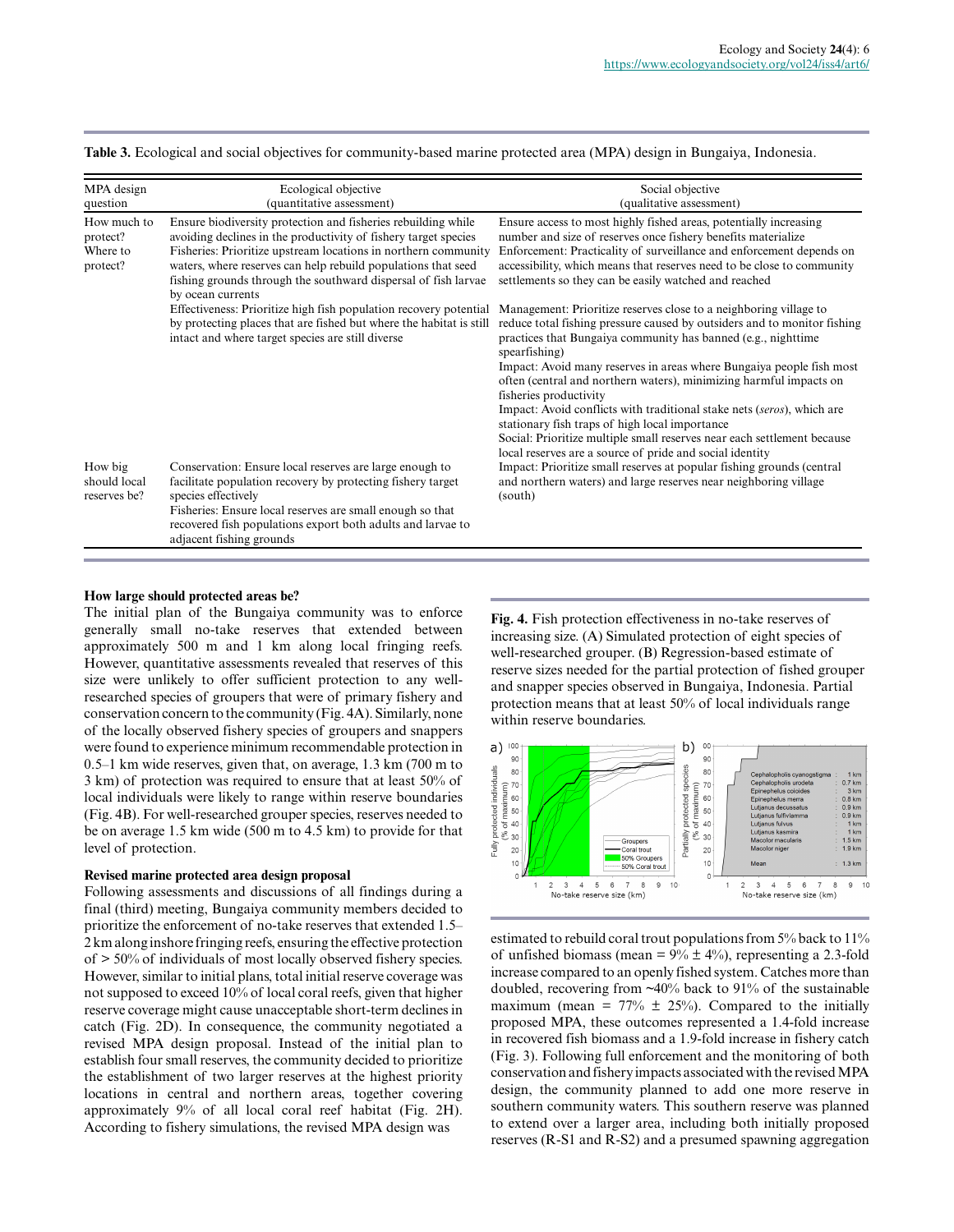site for groupers nearby, achieving a total no-take area coverage of 16% of all local coral reef habitat.

## **DISCUSSION**

Multiple studies have stressed the importance of the involvement of stakeholders in MPA design decision making (Pollnac et al. 2010, Ban et al. 2011, 2013, Lopes et al. 2013, Christie et al. 2017), which is often a government-coordinated (top-down) process. Our study is an example of a bottom-up process in which a community initiated collaborations with MPA design experts as equal partners interested in testing and improving the current management arrangements. The results show that modern quantitative tools can support community decision making by specifying likely MPA performance from the perspective of both fish and fishers and subject to the constraints of social considerations, the latter of which is likely to be critical for the sustained local support of MPAs.

Community-based MPA design decisions in Bungaiya were driven by considerations of local feasibility of MPA surveillance and enforcement as well as MPA impacts on local vs. external fishers. These considerations differ from those driving many centralized MPA design projects, which are focused on economic costs of enforcement and environmental targets set out by marine conservation agreements (Parson et al. 1992, Fernandes et al. 2005, Maes 2008). Widely applied protected area placement decision support software such as Marxan and Zonation (Ball et al. 2009, Lehtomäki and Moilanen 2013) has been developed in support of such centralized MPA design projects, helping to identify priority sites across vast ocean areas where protected areas are most likely to capture unique or many conservation features at a minimum economic cost (Possingham et al. 2000, Ball et al. 2009). Spatial prioritization software such as Marxan is highly flexible (e.g., Halpern et al. 2013, Krueck et al. 2017*a*), but the conditions in Bungaiya offered little scope for quantitative reserve placement optimization. First, the planning region covered only 38 km² of ocean along a 14-km stretch of coastline. And over this small scale, we found little evidence for gradients in habitat quality, fish abundance, or environmental stress that would warrant biophysical prioritizations in the light of key social constraints such as the feasibility of local surveillance and enforcement. Second, most social considerations, such as the intended use of reserves to regulate external fishers, were of a qualitative nature, complicating the use of any currently available decision support tool to help optimize for environmental, economic, and social outcomes simultaneously (Plagányi et al. 2013).

However, fishery simulations highlighted a local disagreement between ecologically and socially desirable MPA designs. Incorporating information on fishing grounds, coral reef habitat, ocean current flow, and the biological characteristics of key fishery species (Krueck et al. 2017*b*), fishery simulations consistently identified large no-take reserves in northern community waters as the most effective means to rebuild both fish population biomass and catches. From a social perspective, in contrast, the community aimed to establish the largest reserves in southern community waters, where they were expected to restrict fishers from neighboring communities while having a low impact on local fishers. Subsequent MPA design negotiations were focused largely on this apparent conflict. Clearly, even generic

MPA design guidelines (Roberts et al. 2003, Gaines et al. 2010, Green et al. 2014, 2015, Krueck et al. 2017*b*) could have helped to identify the nature of conflicts among socially and ecologically optimal MPA designs in Bungaiya. However, the main benefit of quantitative tools such as fishery simulations and explicit predictions of reserve size effectiveness (Krueck et al. 2018) was that they specified and visualized expected conservation and fishery effects associated with alternative community decisions. In consequence, likely MPA performance was substantially improved.

The original MPA design by the Bungaiya community included four small no-take reserves, two of which were located in southern community waters primarily to restrict external fishers. This socially favorable MPA design jeopardized the recovery of both fish populations and fisheries because individual reserves were too small relative to known scales of adult reef fish movements to expect effective protection and because most fish larvae produced in reserves were likely to be carried southward beyond community waters by local ocean currents. The revised MPA design, in contrast, included only two but comparatively large reserves in northern and central community waters, together covering approximately 9% of local coral reef habitat (similar to the initial proposal). Under the revised proposal, individual reserves were likely to protect three to four times more individuals of key fishery species within their boundaries and to retain more locally produced larvae of these species in community waters, thereby supporting future fisheries productivity.

### **CONCLUSION**

The reported collaboration of a community with scientists demonstrates the potential impact of participatory and bottomup management decision making. Participatory management approaches, while highly valuable, often continue an imbalanced power relationship between government and scientists and those they choose to invite into the process (Lynch 2017). We believe that the approach documented here was fundamentally supported by the following factors: (1) a year-long engagement of social scientists in community discussions of local marine management issues; (2) the inspiring role of local champions for marine and fisheries conservation; (3) participatory field work; and (4) a series of participatory community meetings, which involved (5) continued guidance on MPA design scenarios and (6) a progressive decision-making process based on the review of interim assessments, modeling outcomes, and field survey results. An important step in fostering informed bottom-up MPA design is the continued development of decision support tools, which can be used by communities to quantify and visualize predicted and observed MPA performance.

*Responses to this article can be read online at:* [http://www.ecologyandsociety.org/issues/responses.](http://www.ecologyandsociety.org/issues/responses.php/11209) [php/11209](http://www.ecologyandsociety.org/issues/responses.php/11209)

#### **Acknowledgments:**

*This study was supported by the World Bank project "Capturing Coral Reef and Related Ecosystem Services" (CCRES) and by*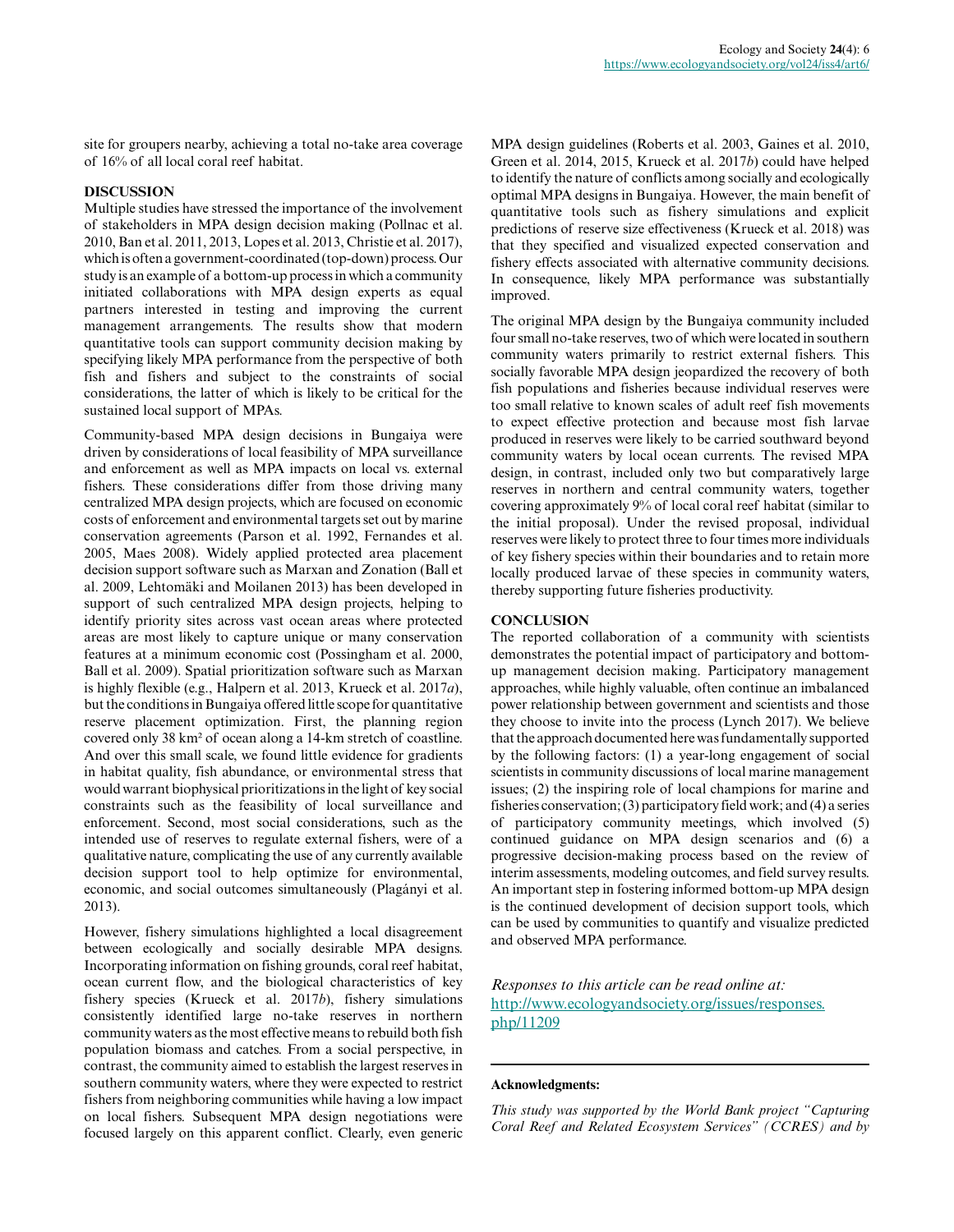*Australian Research Council Linkage Projects LP120200245 and LP160100730. We thank Bu Andi Rismayani and Bu Andi Ismainna for invaluable assistance with field data collections, for implementing community meetings, and for mediating community discussions. We thank Pak Agus Haryanto, village head of jurisdiction in Bungaiya, for reaching out to the CCRES social science team, chairing all MPA design community meetings, coordinating field work activities, and his general hospitality.*

## **LITERATURE CITED**

Agardy, T., P. Bridgewater, M. P. Crosby, J. Day, P. K. Dayton, R. Kenchington, D. Laffoley, P. McConney, P. A. Murray, J. E. Parks, and L. Peau. 2003. Dangerous targets? Unresolved issues and ideological clashes around marine protected areas. *Aquatic Conservation: Marine and Freshwater Ecosystems* 13(4):353-367. <https://doi.org/10.1002/aqc.583>

Arias, A., J. E. Cinner, R. E. Jones, and R. L. Pressey. 2015. Levels and drivers of fishers' compliance with marine protected areas. *Ecology and Society* 20(4):19. [http://dx.doi.org/10.5751/](http://dx.doi.org/10.5751/ES-07999-200419) [ES-07999-200419](http://dx.doi.org/10.5751/ES-07999-200419)

Ball, I. R., H. P. Possingham, and M. E. Watts. 2009. Marxan and relatives: software for spatial conservation prioritization. Pages 185-195 *in* A. Moilanen, K. A. Wilson, and H. P. Possingham, editors. *Spatial conservation prioritization: quantitative methods and computational tools.* Oxford University Press, Oxford, UK.

Ban, N. C., V. M. Adams, G. R. Almany, S. Ban, J. E. Cinner, L. J. McCook, M. Mills, R. L. Pressey, and A. White. 2011. Designing, implementing and managing marine protected areas: emerging trends and opportunities for coral reef nations. *Journal of Experimental Marine Biology and Ecology* 408(1-2):21-31. <https://doi.org/10.1016/j.jembe.2011.07.023>

Ban, N. C., M. Mills, J. Tam, C. C. Hicks, S. Klain, N. Stoeckl, M. C. Bottrill, J. Levine, R. L. Pressey, T. Satterfield, and K. M. A. Chan. 2013. A social-ecological approach to conservation planning: embedding social considerations. *Frontiers in Ecology and the Environment* 11(4):194-202. <https://doi.org/10.1890/110205>

Ban, N. C., C. R. Picard, and A. C. J. Vincent. 2009. Comparing and integrating community-based and science-based approaches to prioritizing marine areas for protection. *Conservation Biology* 23(4):899-910.<https://doi.org/10.1111/j.1523-1739.2009.01185.x>

Charles, A., and L. Wilson. 2009. Human dimensions of marine protected areas. *ICES Journal of Marine Science* 66(1):6-15. <https://doi.org/10.1093/icesjms/fsn182>

Christie, P., N. J. Bennett, N. J. Gray, T. A. Wilhelm, N. Lewis, J. Parks, N. C. Ban, R. L. Gruby, L. Gordon, J. Day, S. Taei, and A. M. Friedlander. 2017. Why people matter in ocean governance: incorporating human dimensions into large-scale marine protected areas. *Marine Policy* 84:273-284. [https://doi.](https://doi.org/10.1016/j.marpol.2017.08.002) [org/10.1016/j.marpol.2017.08.002](https://doi.org/10.1016/j.marpol.2017.08.002) 

Edgar, G. J., R. D. Stuart-Smith, T. J. Willis, S. Kininmonth, S. C. Baker, S. Banks, N. S. Barrett, M. A. Becerro, A. T. F. Bernard, J. Berkhout, C. D. Buxton, S. J. Campbell, A. T. Cooper, M. Davey, S. C. Edgar, G. Försterra, D. E. Galván, A. J. Irigoyen, D. J. Kushner, R. Moura, P. E. Parnell, N. T. Shears, G. Soler, E. M. A. Strain, and R. J. Thomson. 2014. Global conservation outcomes depend on marine protected areas with five key features. *Nature* 506:216-220. <https://doi.org/10.1038/nature13022>

Fernandes, L., J. Day, A. Lewis, S. Slegers, B. Kerrigan, D. Breen, D. Cameron, B. Jago, J. Hall, D. Lowe, J. Innes, J. Tanzer, V. Chadwick, L. Thompson, K. Gorman, M. Simmons, B. Barnett, K. Sampson, G. De'ath, B. Mapstone, H. Marsh, H. Possingham, I. Ball, T. Ward, K. Dobbs, J. Aumend, D. Slater, and K. Stapleton. 2005. Establishing representative no-take areas in the Great Barrier Reef: large-scale implementation of theory on marine protected areas. *Conservation Biology* 19(6):1733-1744. [https://](https://doi.org/10.1111/j.1523-1739.2005.00302.x) [doi.org/10.1111/j.1523-1739.2005.00302.x](https://doi.org/10.1111/j.1523-1739.2005.00302.x)

Ferse, S. C. A., M. M. Costa, K. S. Máñez, D. S. Adhuri, and M. Glaser. 2010. Allies, not aliens: increasing the role of local communities in marine protected area implementation. *Environmental Conservation* 37(1):23-34. [https://doi.org/10.1017/](https://doi.org/10.1017/S0376892910000172) [S0376892910000172](https://doi.org/10.1017/S0376892910000172) 

Froese, R., and D. Pauly. 2019. *FishBase.* FishBase, Stockholm, Sweden. [online] URL: https://www.fishbase.se/search.php

Gaines, S. D., C. White, M. H. Carr, and S. R. Palumbi. 2010. Designing marine reserve networks for both conservation and fisheries management. *Proceedings of the National Academy of Sciences* 107(43):18286-18293. <https://doi.org/10.1073/pnas.0906473107>

Gill, D. A., M. B. Mascia, G. N. Ahmadia, L. Glew, S. E. Lester, M. Barnes, I. Craigie, E. S. Darling, C. M. Free, J. Geldmann, S. Holst, O. P. Jensen, A. T. White, X. Basurto, L. Coad, R. D. Gates, G. Guannel, P. J. Mumby, H. Thomas, S. Whitmee, S. Woodley, and H. E. Fox. 2017. Capacity shortfalls hinder the performance of marine protected areas globally. *Nature* 543:665-669. [https://](https://doi.org/10.1038/nature21708) [doi.org/10.1038/nature21708](https://doi.org/10.1038/nature21708) 

Green, A. L., L. Fernandes, G. Almany, R. Abesamis, E. McLeod, P. M. Aliño, A. T. White, R. Salm, J. Tanzer, and R. L. Pressey. 2014. Designing marine reserves for fisheries management, biodiversity conservation, and climate change adaptation. *Coastal Management* 42(2):143-159. [https://doi.org/10.1080/089](https://doi.org/10.1080/08920753.2014.877763) [20753.2014.877763](https://doi.org/10.1080/08920753.2014.877763)

Green, A. L., A. P. Maypa, G. R. Almany, K. L. Rhodes, R. Weeks, R. A. Abesamis, M. G. Gleason, P. J. Mumby, and A. T. White. 2015. Larval dispersal and movement patterns of coral reef fishes, and implications for marine reserve network design. *Biological Reviews* 90(4):1215-1247. <https://doi.org/10.1111/brv.12155>

Halpern, B. S., C. J. Klein, C. J. Brown, M. Beger, H. S. Grantham, S. Mangubhai, M. Ruckelshaus, V. J. Tulloch, M. Watts, C. White, and H. P. Possingham. 2013. Achieving the triple bottom line in the face of inherent trade-offs among social equity, economic return, and conservation. *Proceedings of the National Academy of Sciences* 110(15):6229-6234.<https://doi.org/10.1073/pnas.1217689110>

Hilborn, R., K. Stokes, J.-J. Maguire, T. Smith, L. W. Botsford, M. Mangel, J. Orensanz, A. Parma, J. Rice, J. Bell, K. L. Cochrane, S. Garcia, S. J. Hall, G. P. Kirkwood, K. Sainsbury, G. Stefansson, and C. Walters. 2004. When can marine reserves improve fisheries management? *Ocean and Coastal Management* 47(3-4):197-205. <https://doi.org/10.1016/j.ocecoaman.2004.04.001>

Krueck, N. C., G. N. Ahmadia, A. Green, G. P. Jones, H. P. Possingham, C. Riginos, E. A. Treml, and P. J. Mumby. 2017*a.* Incorporating larval dispersal into MPA design for both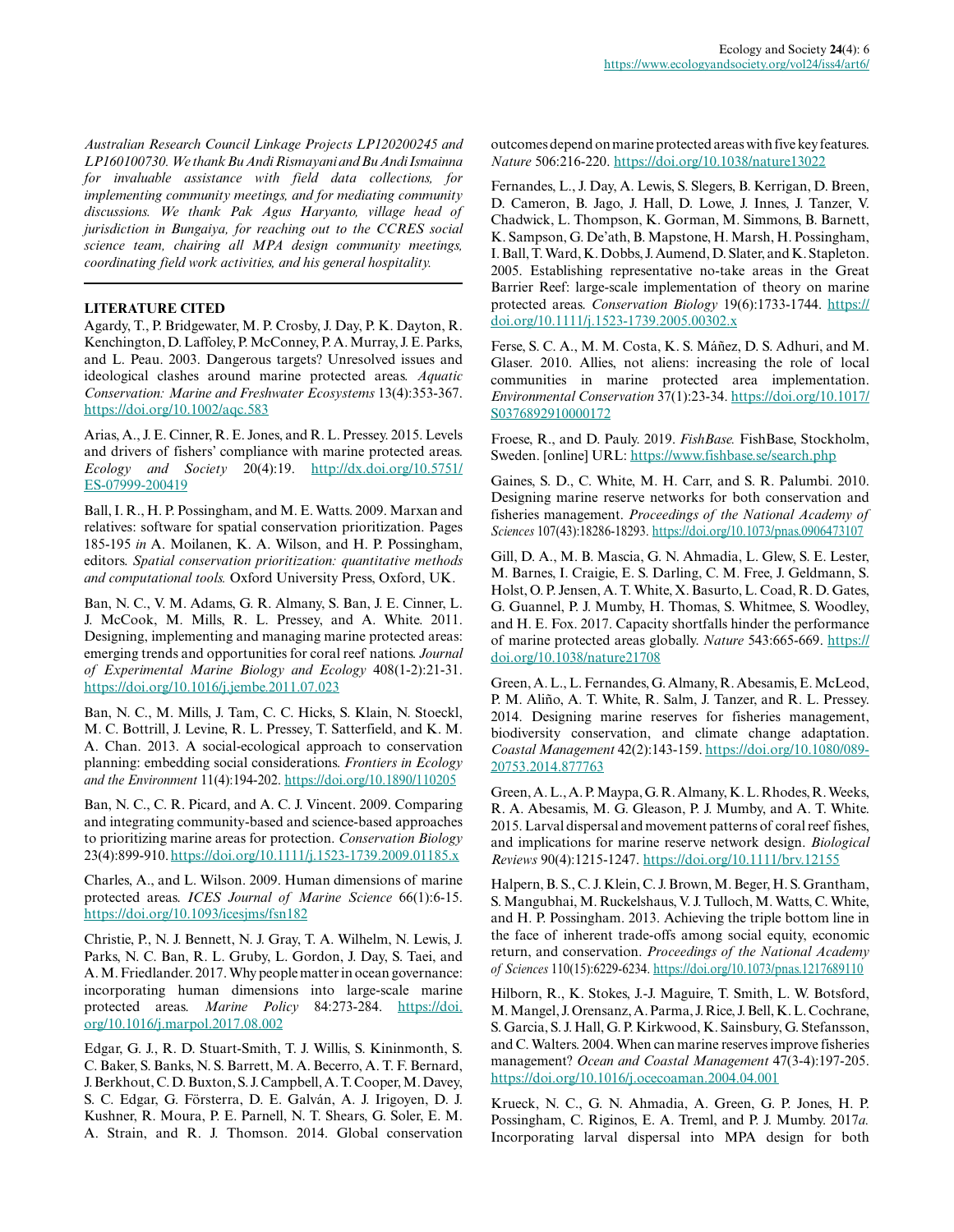conservation and fisheries. *Ecological Applications* 27(3):925-941. <https://doi.org/10.1002/eap.1495>

Krueck, N. C., G. N. Ahmadia, H. P. Possingham, C. Riginos, E. A. Treml, and P. J. Mumby. 2017*b.* Marine reserve targets to sustain and rebuild unregulated fisheries. *Plos Biology* 15(1): e2000537.<https://doi.org/10.1371/journal.pbio.2000537>

Krueck, N. C., C. Legrand, G. N. Ahmadia, Estradivari, A. Green, G. P. Jones, C. Riginos, E. A. Treml, and P. J. Mumby. 2018. Reserve sizes needed to protect coral reef fishes. *Conservation Letters* 11(3):e12415. [https://doi.org/10.1111/](https://doi.org/10.1111/conl.12415) [conl.12415](https://doi.org/10.1111/conl.12415)

Lehtomäki, J., and A. Moilanen. 2013. Methods and workflow for spatial conservation prioritization using Zonation. *Environmental Modelling and Software* 47:128-137. [https://doi.](https://doi.org/10.1016/j.envsoft.2013.05.001) [org/10.1016/j.envsoft.2013.05.001](https://doi.org/10.1016/j.envsoft.2013.05.001)

Lopes, P. F. M., E. M. Rosa, S. Salyvonchyk, V. Nora, and A. Begossi. 2013. Suggestions for fixing top-down coastal fisheries management through participatory approaches. *Marine Policy* 40:100-110.<https://doi.org/10.1016/j.marpol.2012.12.033>

Lynch, A. J. J. 2017. Respect, reflect, and engage – enhancing biophysical research practices with Indigenous people, their land, and culture. *Australasian Journal of Environmental Management* 24(3):319-331. <https://doi.org/10.1080/14486563.2017.1349694>

Maes, F. 2008. The international legal framework for marine spatial planning. *Marine Policy* 32(5):797-810. [https://doi.](https://doi.org/10.1016/j.marpol.2008.03.013) [org/10.1016/j.marpol.2008.03.013](https://doi.org/10.1016/j.marpol.2008.03.013) 

Mascia, M. B. 2003. The human dimension of coral reef marine protected areas: recent social science research and its policy implications. *Conservation Biology* 17(2):630-632. [https://doi.](https://doi.org/10.1046/j.1523-1739.2003.01454.x) [org/10.1046/j.1523-1739.2003.01454.x](https://doi.org/10.1046/j.1523-1739.2003.01454.x)

Mora, C., and P. F. Sale. 2011. Ongoing global biodiversity loss and the need to move beyond protected areas: a review of the technical and practical shortcomings of protected areas on land and sea. *Marine Ecology Progress Series* 434:251-266. [https://doi.](https://doi.org/10.3354/meps09214) [org/10.3354/meps09214](https://doi.org/10.3354/meps09214)

Myers, R. A., K. G. Bowen, and N. J. Barrowman. 1999. Maximum reproductive rate of fish at low population sizes. *Canadian Journal of Fisheries and Aquatic Sciences* 56 (12):2404-2419.<https://doi.org/10.1139/f99-201>

Parson, E. A., P. M. Haas, and M. A. Levy. 1992. A summary of the major documents signed at the Earth Summit and the Global Forum. *Environment: Science and Policy for Sustainable Development* 34(8):12-36. <https://doi.org/10.1080/00139157.1992.9931468>

Plagányi, É. E., I. van Putten, T. Hutton, R. A. Deng, D. Dennis, S. Pascoe, T. Skewes, and R. A. Campbell. 2013. Integrating indigenous livelihood and lifestyle objectives in managing a natural resource. *Proceedings of the National Academy of Sciences* 110(9):3639-3644.<https://doi.org/10.1073/pnas.1217822110>

Pollnac, R., P. Christie, J. E. Cinner, T. Dalton, T. M. Daw, G. E. Forrester, N. A. J. Graham, and T. R. McClanahan. 2010. Marine reserves as linked social-ecological systems. *Proceedings of the National Academy of Sciences* 107(43):18262-18265. [https://doi.](https://doi.org/10.1073/pnas.0908266107) [org/10.1073/pnas.0908266107](https://doi.org/10.1073/pnas.0908266107) 

Polunin, N. V. C., and C. M. Roberts. 1993. Greater biomass and value of target coral-reef fishes in two small Caribbean marine reserves. *Marine Ecology Progress Series* 100:167-176. [https://doi.](https://doi.org/10.3354/meps100167) [org/10.3354/meps100167](https://doi.org/10.3354/meps100167) 

Possingham, H., I. Ball, and S. Andelman. 2000. Mathematical methods for identifying representative reserve networks. Pages 291-306 *in* S. Ferson and M. Burgman, editors. *Quantitative methods for conservation biology.* Springer, New York, New York, USA. [https://doi.org/10.1007/0-387-22648-6\\_17](https://doi.org/10.1007/0-387-22648-6_17)

Roberts, C. M., S. Andelman, G. Branch, R. H. Bustamante, J. C. Castilla, J. Dugan, B. S. Halpern, K. D. Lafferty, H. Leslie, J. Lubchenco, D. McArdle, H. P. Possingham, M. Ruckelshaus, and R. R. Warner. 2003. Ecological criteria for evaluating candidate sites for marine reserves. *Ecological Applications* 13(S1):S199- S214. [https://doi.org/10.1890/1051-0761\(2003\)013\[0199:ECFECS\]](https://doi.org/10.1890/1051-0761(2003)013[0199:ECFECS]2.0.CO;2) [2.0.CO;2](https://doi.org/10.1890/1051-0761(2003)013[0199:ECFECS]2.0.CO;2)

Roelfsema, C., S. Phinn, S. Jupiter, J. Comley, and S. Albert. 2013. Mapping coral reefs at reef to reef-system scales,  $10s-1000s$  km<sup>2</sup>, using object-based image analysis. *International Journal of Remote Sensing* 34(18):6367-6388. [https://doi.org/10.1080/0143](https://doi.org/10.1080/01431161.2013.800660) [1161.2013.800660](https://doi.org/10.1080/01431161.2013.800660) 

Ross, H., D. S. Adhuri, A. Y. Abdurrahim, A. Penrang, A. Rismayani, and A. Ismainna. 2018. *FishCollab: a toolkit to support community and government collaboration in coastal management.* Capturing Coral Reef and Related Ecosystem Services Project, University of Queensland, St Lucia, Australia. [online] URL: <https://ccres.net/resources/ccres-tool/fishcollab>

Sale, P. F., R. K. Cowen, B. S. Danilowicz, G. P. Jones, J. P. Kritzer, K. C. Lindeman, S. Planes, N. V. C. Polunin, G. R. Russ, Y. J. Sadovy, and R. S. Steneck. 2005. Critical science gaps impede use of no-take fishery reserves. *Trends in Ecology and Evolution* 20 (2):74-80. <https://doi.org/10.1016/j.tree.2004.11.007>

Turner, R. A., J. Addison, A. Arias, B. J. Bergseth, N. A. Marshall, T. H. Morrison, and R. C. Tobin. 2016. Trust, confidence, and equity affect the legitimacy of natural resource governance. *Ecology and Society* 21(3):18.<https://doi.org/10.5751/ES-08542-210318>

White, A. T., P. M. Aliño, A. Cros, N. A. Fatan, A. L. Green, S. J. Teoh, L. Laroya, N. Peterson, S. Tan, S. Tighe, R. Venegas-Li, A. Walton, and W. Wen. 2014. Marine protected areas in the Coral Triangle: progress, issues, and options. *Coastal Management* 42 (2):87-106.<https://doi.org/10.1080/08920753.2014.878177>

Williamson, D. H., H. B. Harrison, G. R. Almany, M. L. Berumen, M. Bode, M. C. Bonin, S. Choukroun, P. J. Doherty, A. J. Frisch, P. Saenz-Agudelo, and G. P. Jones. 2016. Large-scale, multidirectional larval connectivity among coral reef fish populations in the Great Barrier Reef Marine Park. *Molecular Ecology* 25(24):6039-6054. <https://doi.org/10.1111/mec.13908>

Wilson, S. K., N. A. J. Graham, and N. V. C. Polunin. 2007. Appraisal of visual assessments of habitat complexity and benthic composition on coral reefs. *Marine Biology* 151(3):1069-1076. <https://doi.org/10.1007/s00227-006-0538-3>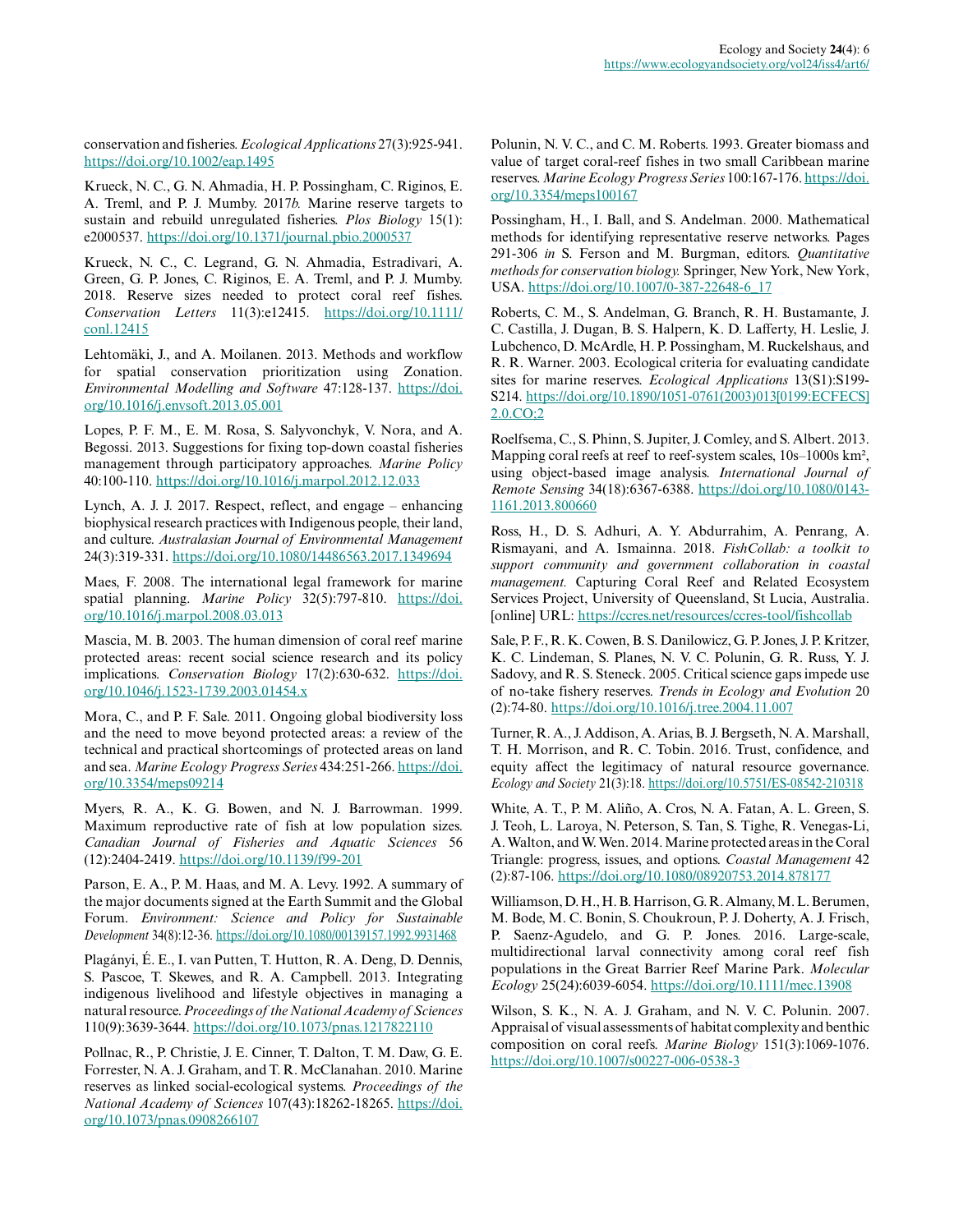**Appendix 1.** Key data, sources and outcomes from estimates of biomass depletion for groupers and snappers

*[Please click here to download file 'appendix1.xlsx'.](https://www.ecologyandsociety.org/11209/appendix1.xlsx)*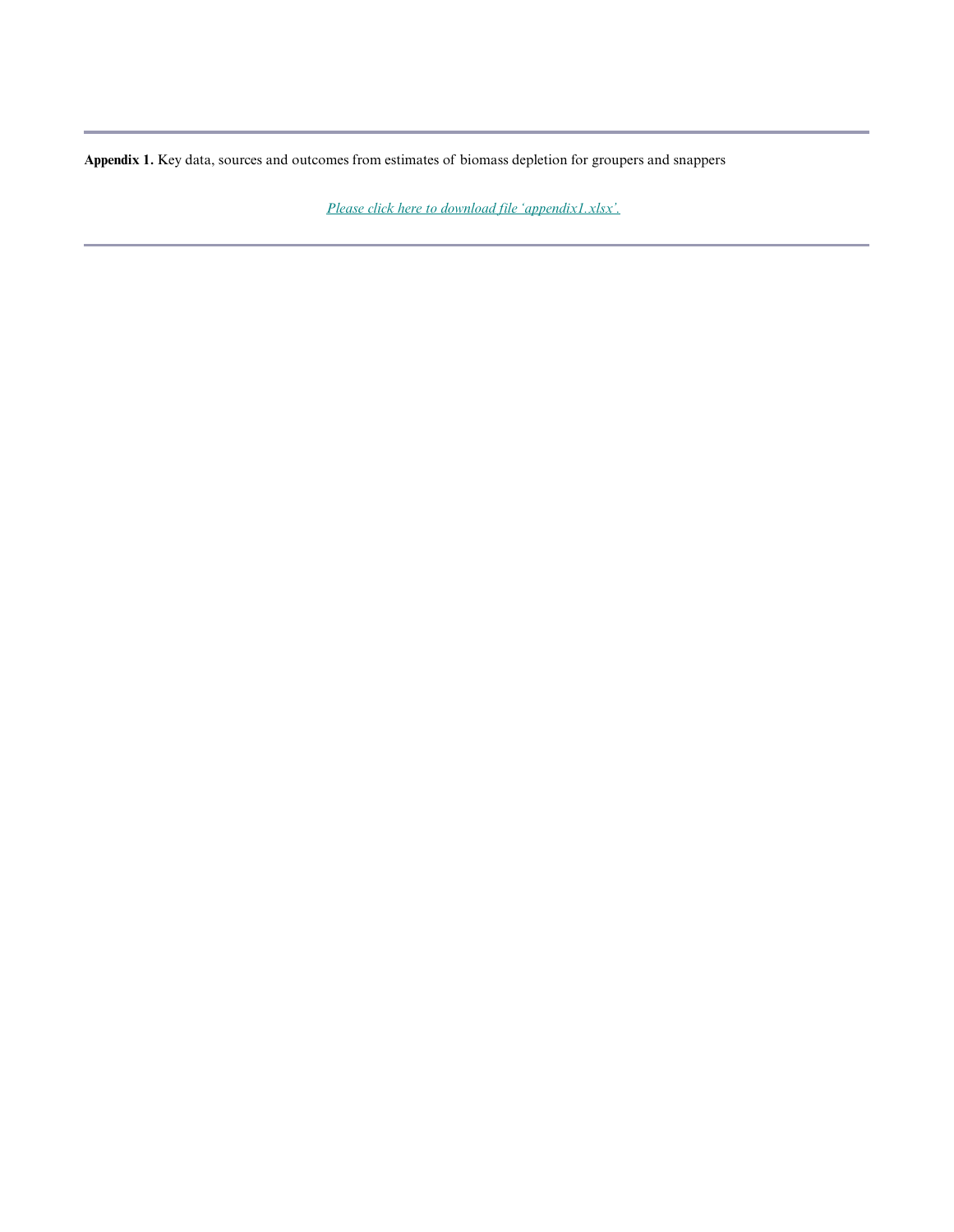**Appendix 2.** Key life history and fishing parameter values used in the coral trout fishery model.

*[Please click here to download file 'appendix2.xlsx'.](https://www.ecologyandsociety.org/11209/appendix2.xlsx)*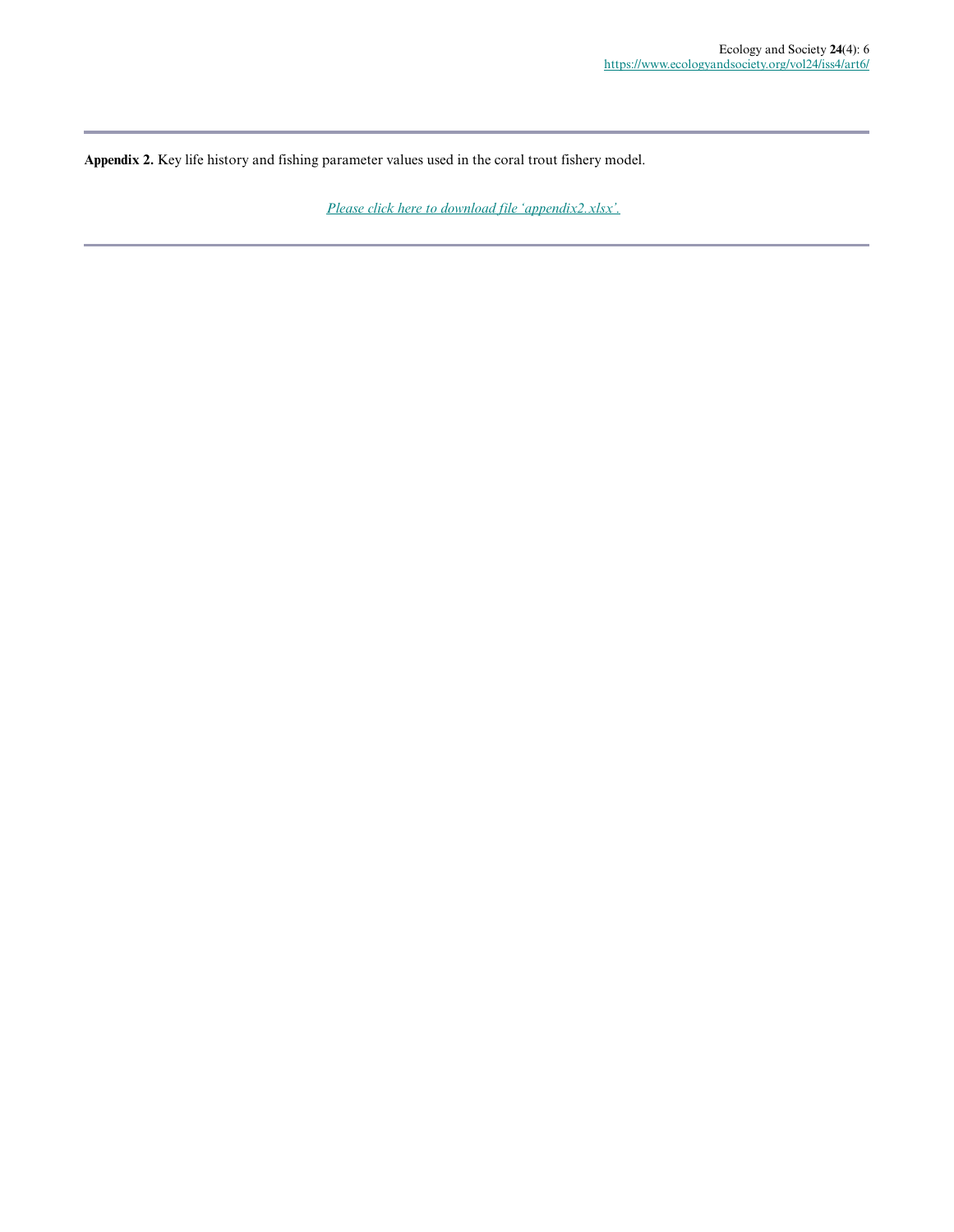**Appendix 3.** List of the names, numbers and mean total lengths of fished species observed during field surveys in western Bungaiya

*[Please click here to download file 'appendix3.xlsx'.](https://www.ecologyandsociety.org/11209/appendix3.xlsx)*